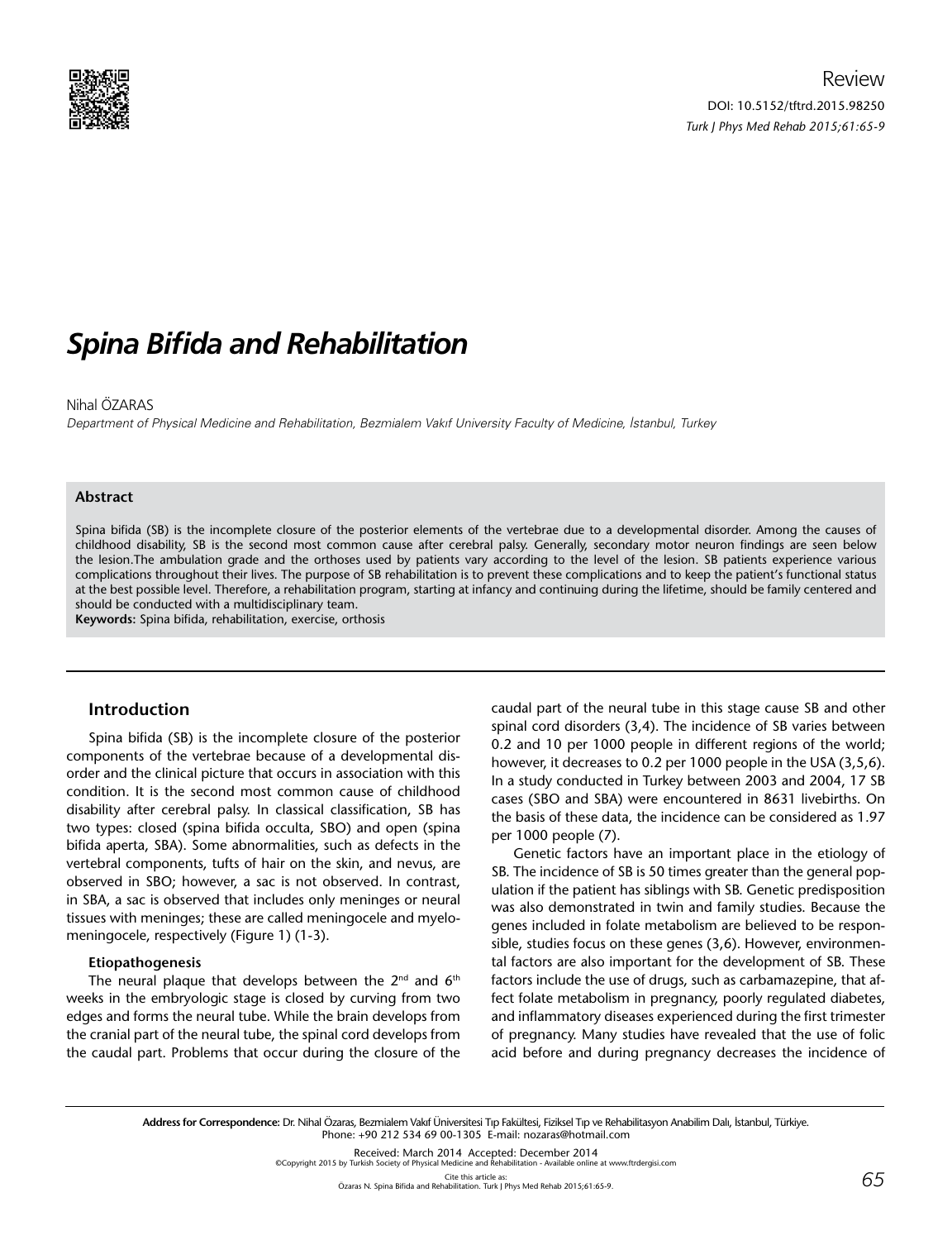#### Özaras N. Spina Bifida and Rehabilitation



Figure 1. a-c. Spina bifida occulta (a), myelocele (b), and myelomeningocele (c)

SB. It has been found that when a high amount of folic acid is administered to patients with high genetic predisposition, negative genetic effects can be reduced (3,6,8-10).

#### **Fetal Diagnosis and Treatment**

It is possible to detect SB in the fetal stage. A high level of alpha-fetoprotein suggests SB (1). With ultrasound (US) imaging performed in this stage, the diagnosis of SB can be established; the level of lesion can be accurately determined, particularly with three-dimensional US (11,12). In a study conducted in Turkey, it has been observed that a diagnosis is established in the prenatal stage at the rate of 72% (13). Magnetic resonance imaging (MRI) can provide precise data in situations in which an adequate US image cannot be obtained, such as maternal obesity, presence of oligohydramnios, baby's position, or developed bone structure in advanced fetal age patients (14). In the prenatal stage, a possible clinical course of disease can be estimated by determining the level of lesion and accompanying malformations. Although surgical interventions are performed for babies with SB in the fetal stage in some health centers, it is reported that these interventions pose a risk for mothers and babies, and full recovery is not achieved. Therefore, these operations must be performed in health centers where there are multidisciplinary teams comprising specialists in this area (15,16). While this is a controversial subject, the family should be recommended to receive consultancy service regarding pregnancy termination, particularly in severe cases (11,14).

There are no clear data on whether babies diagnosed with SB during pregnancy must be delivered through a vaginal route or cesarean section. In a study, it has been reported that the neurological level is two-segments lower in babies delivered by cesarean section; a cesarean is often preferred in clinical practice. In contrast, there are also some studies reporting that the delivery method does not affect the neurological level (17-20). Closure of lesions within the first 72 h after delivery reduces the risk for central nervous system infection and minimizes the occurrence of neurological involvement. Some patients with SB have hydrocephaly, and early intervention can be required. Therefore, it is recommended that babies with SB should be delivered in a center where there are related specialists, and necessary interventions can be performed as soon as possible under elective conditions (18,20,21).

## **Clinical Findings and Assessment**

Secondary motor neuron findings, such as decreased deep tendon reflexes, muscle weakness, and hypoesthesia/anesthesia, are generally observed in SB. Vertebral disorders, such as kyphosis and scoliosis, hip dislocation, contractures in the hip and knee, and ankle and foot deformities, can coexist with this clinical picture (Figure 2) (1,22,23).

The physical examination of a patient with SB begins with inspection. The presence of a sac that is open, operated, or covered by a layer of skin on the back, hirsutism, and skin lesions, such as color, change are evaluated; vertebral anomalies, malposition of joints, and deformities are recorded, if any are present. A baby with SB is monitored for some time, and the characteristic of spontaneous motion in the lower extremities is examined. It has been reported that the rate of spontaneous motion in the lower extremities is lower in babies with SB than in healthy babies. The spinous processes are followed with descending palpation; defects or abnormal formations are determined (24, 25). The evaluation is completed with neurological and musculoskeletal system examinations, which are performed considering the age of patient.

During the examination, the strengths of the muscles in the lower extremities, which are very important for determining ambulation level, must be evaluated by manual blood test; sensory examination must be comprehensively performed; and neurological level of the lesion must be detected with these findings. Although there are various classification systems for detecting motor involvement in SB, the criteria of the International Myelodysplasia Study Group provide the best demonstration of motor level. In these criteria, each motor level for T10 and lower lesions is defined in detail (for example: for L2, iliopsoas, sartorius, and all hip adductors must have muscle strengths of 3 or higher). Thus, the use of a common language for assessments and a clearer demonstration of clinical status in follow-ups have been enabled (26).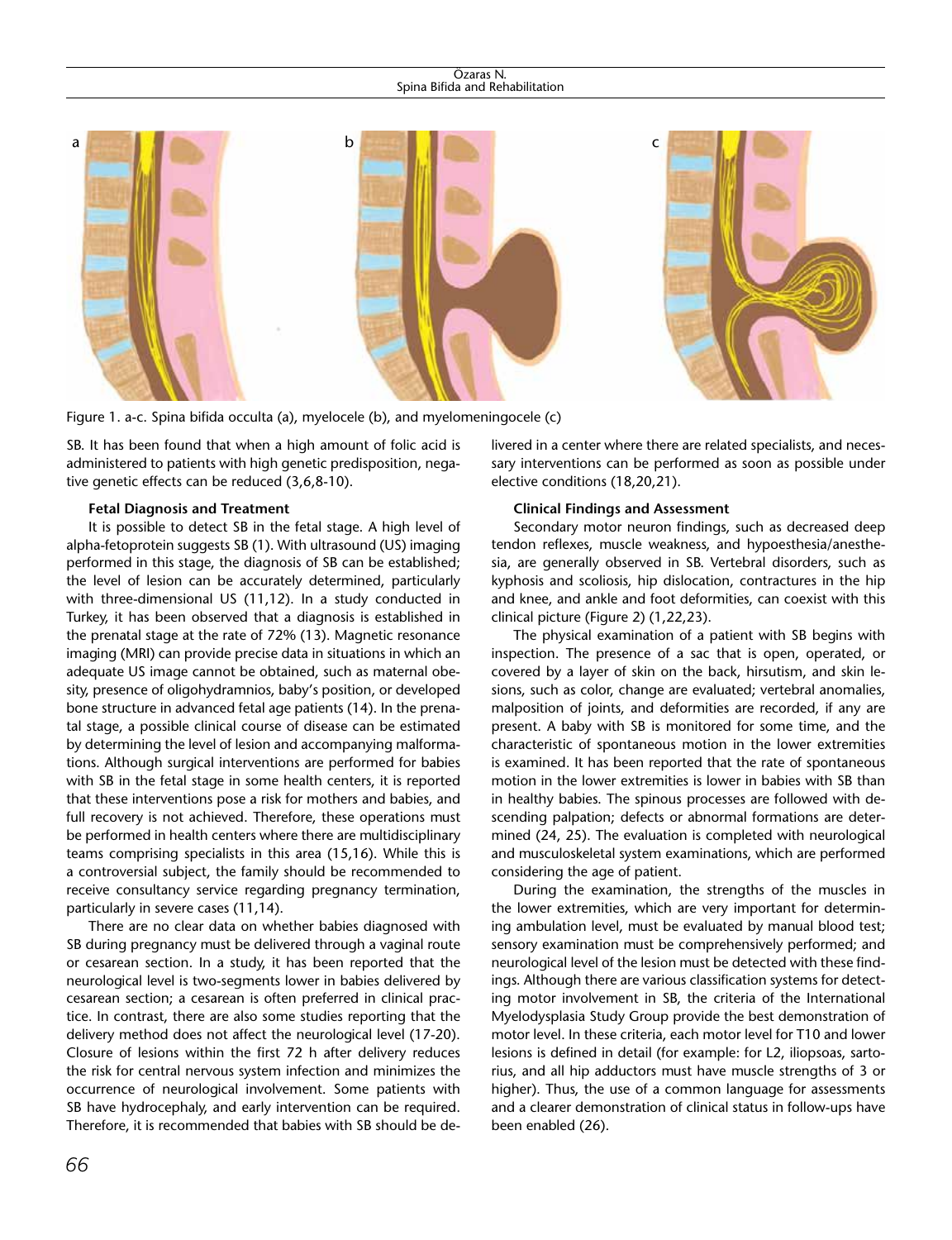

Figure 2. Vertebra and foot deformities



Figure 3. MRI of spina bifida aperta

Clinical pictures that differ depending on the motor involvement are observed in patients with SB. While only bladder and bowel dysfunction and/or denervation in intrinsic foot muscles are observed in mild cases with affected sacral segments, different levels of muscle weakness occur in the lower extremities in lumbar segment involvement. If the L2–L4 roots are strong, muscle strength is good in the knee extensors, which have a

critical role for functional walking. Hip flexors and adductors are innerved from the L1-L2 roots. If these roots are protected, the patient can perform hip flexion. In contrast, in thoracic lesions, all roots innerving the muscles of the lower extremities are affected, and the legs are completely paralytic (1,27).

Vertebral deformities and lower extremity contractures also negatively affect functional mobility. Therefore, these disorders should be detected during physical examination and then treated and followed up (22, 23).

In cases in which evaluation cannot be performed with a manual muscle test, the affected muscles can be examined by electromyography (EMG). In a study conducted with 50 children with SBO and 50 children with SBA, EMG revealed that the most frequently affected muscle was the tibialis anterior muscle in both of the groups. In the same study, while no clinical finding was observed or mild–moderate neurological deficit was detected in children with SBO, severe neurological involvement with many affected roots was found in children with SBA (28).

To determine the type and prevalence of lesions in patients with SB, it is necessary to use imaging techniques. While plain radiography can demonstrate only osseous anomalies, more detailed data on lesions can be obtained with MRI (Figure 3). In suspicious situations with only skin findings, the diagnosis of SBO can be established with MRI (29,30).

#### **Rehabilitation and Follow-up**

The aim of rehabilitation in patients with SB is to improve the quality of life and independence level of the individuals. The rehabilitation process begins from the neonatal period and lasts a lifetime. Because the people who will be with patients and care for them are the families of the patients during this period, rehabilitation must be family centered and must be planned taking the features of the family into consideration. In particular, caregivers must be informed regarding the clinical features of the disease and the points that require attention (1,27).

These patients face many accompanying problems and complications during their lives. The most common of these include hydrocephaly and shunt complications, tethred cord, neurogenic bladder and bowel, compression wounds, hip dislocation, joint contractures, osteoporosis, learning disabilities, obesity, precocious puberty, latex allergy, and sexual problems. To prevent and treat these disorders, a rehabilitation program must be conducted by a team comprising various health workers, such as specialist physicians from related branches, physiotherapists, occupational therapists, speech therapists, nurses, and psychologists (31). Patients must be regularly followed up by a physical medicine and rehabilitation specialist from infancy. The use of standardized assessment instruments is recommended during these follow-ups. Some scales that allow patients to be evaluated from different perspectives, such as language, cognitive, and motor functions (for example, the BAYLEY-III Scale of Infant and Toddler Development), can be used beginning from early infancy. However, other scales, including the manual muscle test, provide good results only for children aged 5 years and above because they require the children to follow instructions. For defining the ambulation state, some scales, including Hoffer's classification system (community ambulation, home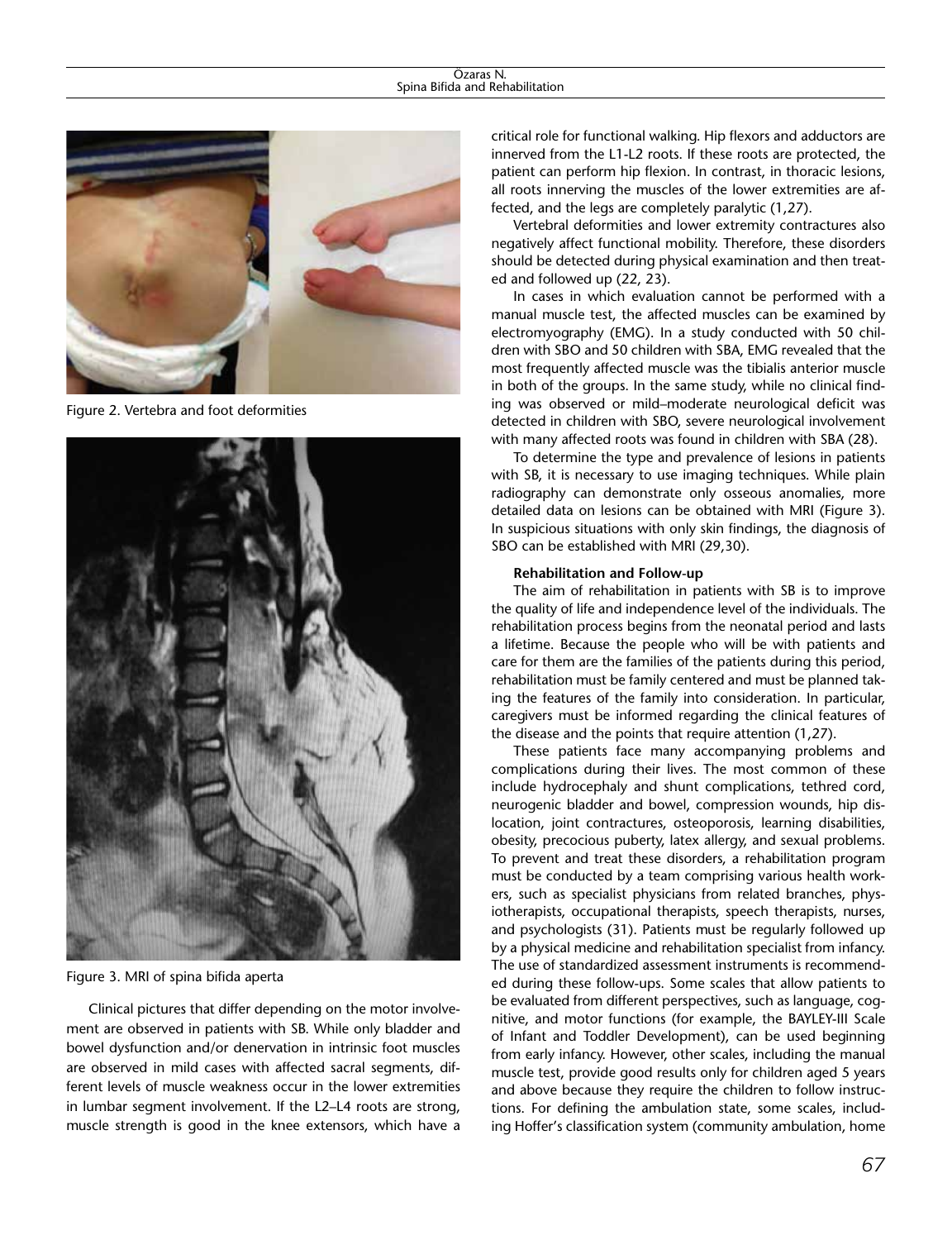ambulation, therapeutic ambulation, and non-ambulatory), functional mobility scale, and Gross Motor Function Classification System, can be employed (32,33). Owing to these scales, improvements and deteriorations in the clinical course of the patient can be revealed with greater certainty. The problems encountered should be minimized by obtaining support from related branches, when required, and attempts should be made to optimize the patient's quality of life and independence level.

### **Exercise Program**

The exercise program of patients with SB must be organized according to the age and clinical state of the patients. In infants, developmental milestones, such as sitting and standing, must be followed, and early ambulation must be provided with exercises and orthosis (1,26).

The absence of contractures in the lower extremities is a primary determinant of independent ambulation (23). Therefore, a passive range of motion exercises for the joints constitutes the base of exercise programs. For the joints, whose tendency to contracture is high because of muscle imbalance, stretching exercises must be added to the program; if necessary, positioning orthosis and casting must also be applied (1,26,34). The improvement of muscle strength and endurance in weak regions is another primary goal of the exercise program. This improvement can be provided with classical strengthening exercises; positive results can be also obtained with electrical stimulation (26,35). Because quadriceps muscle strength is very important for ambulation, this region must be intensely exercised in the treatment program (23).

#### **Ortheses**

The use of an appropriate orthosis provides improvements in ambulation for non-ambulatory patients and in parameters, such as energy consumption, walking speed, and step length for ambulatory patients (36,37). Patients with SB can be evaluated in three groups according to their ambulation capacities and the ortheses they require. The first group includes patients with thoracic and high lumbar lesions. In these patients, the quadriceps is non-functional. While patients with hip flexion can be ambulated with hip–knee–ankle–foot orthoses or reciprocal gait orthoses, patients without hip flexion can be mobilized with parapodia. However, patients with this level of lesion usually use a wheelchair in adulthood. The second group comprises patients with moderate lumbar lesions. These patients can walk with knee–ankle–foot orthoses, ground reaction ankle–foot orthoses, or ankle–foot orthoses (AFO) according to their quadriceps muscle strengths. They are also ambulatory in the community in adulthood. The third group comprises patients with sacral lesions, almost all of whom can walk. This group can be divided into two subgroups: upper and lower sacral. While patients with upper sacral lesions can walk with AFO or foot orthoses, patients with lower sacral lesions can walk without an orthosis (1,27,38).

Thoracolumbosacral orthoses can be used for spinal deformities. Although the efficiency of this orthosis in improving spinal deformity and in preventing its progression is controversial, it is recommended because it provides a functional position to patients and allows them to freely use their upper extremities (1,39).

# **Complications**

One of the points that should be considered in the rehabilitation of patients with SB is the prevention of complications. Urinary tract pathologies are frequently observed in these patients, and they require treatment with regular follow-up. The urinary system must be evaluated with US in the neonatal period and with voiding cystourethrography and urodynamics in the following periods. Necessary treatment arrangements, such as clean intermittent catheterization and drug therapy, must be done (40). Moreover, foot deformities and contractures in the lower extremity joints are among the most frequently observed complications. These make the use of orthoses and shoes more difficult and can cause compression wounds by negatively affecting ambulation. These deformities can be avoided by positioning, orthoses, and surgical intervention, when necessary (38). Another complication encountered in patients with SB is osteoporosis and related fractures. Therefore, in particular, patients with high-level lesions must be regularly evaluated with bone density measurements and bone metabolism markers for osteoporosis. Vitamin D and calcium preparations and weight-bearing exercises to the lower extremities can be recommended for treatment. There are not enough data on the use of bisphosphonates and other medical therapies in children (41). Compression wounds can also cause serious medical disturbances. Patients and families should be informed that the skin under the lesion is hypoesthesic/anesthesic and that they must control rashes and wounds in this region every day. Whether orthoses press against the skin or not and the state of the weight-bearing regions if the patient uses a wheelchair must be regularly controlled (42). When other problems, such as obesity, early puberty, and learning disabilities, are encountered during follow-up, related specialists must be consulted to help the patient overcome this problem (29).

Effective medical care and the prevention of complications reduce mortality and morbidity in SB. However, patients with SB who reach adulthood face various physical and social problems, including restrictions in independent living, sexual dysfunction, social isolation, and work-related issues (43). Although sexual dysfunction is primarily associated with the neurological level, it has been reported that the presence of incontinence, a lack of self-confidence, and hydrocephaly also negatively affect sex life (44,45). In contrast, the factors affecting regular work have been reported to be educational level, lesion level, hydrocephaly, intelligence level, functional independence, and ambulation level (46).

# **Conclusion**

The rehabilitation of SB is a process that must last a lifetime. With a family centered and multidisciplinary approach, this process can be continued efficiently and a quality life can be provided to the patient.

**Peer-review:** Externally peer-reviewed.

**Conflict of Interest:** No conflict of interest was declared by the author.

**Financial Disclosure:** The author declared that this study has received no financial support.